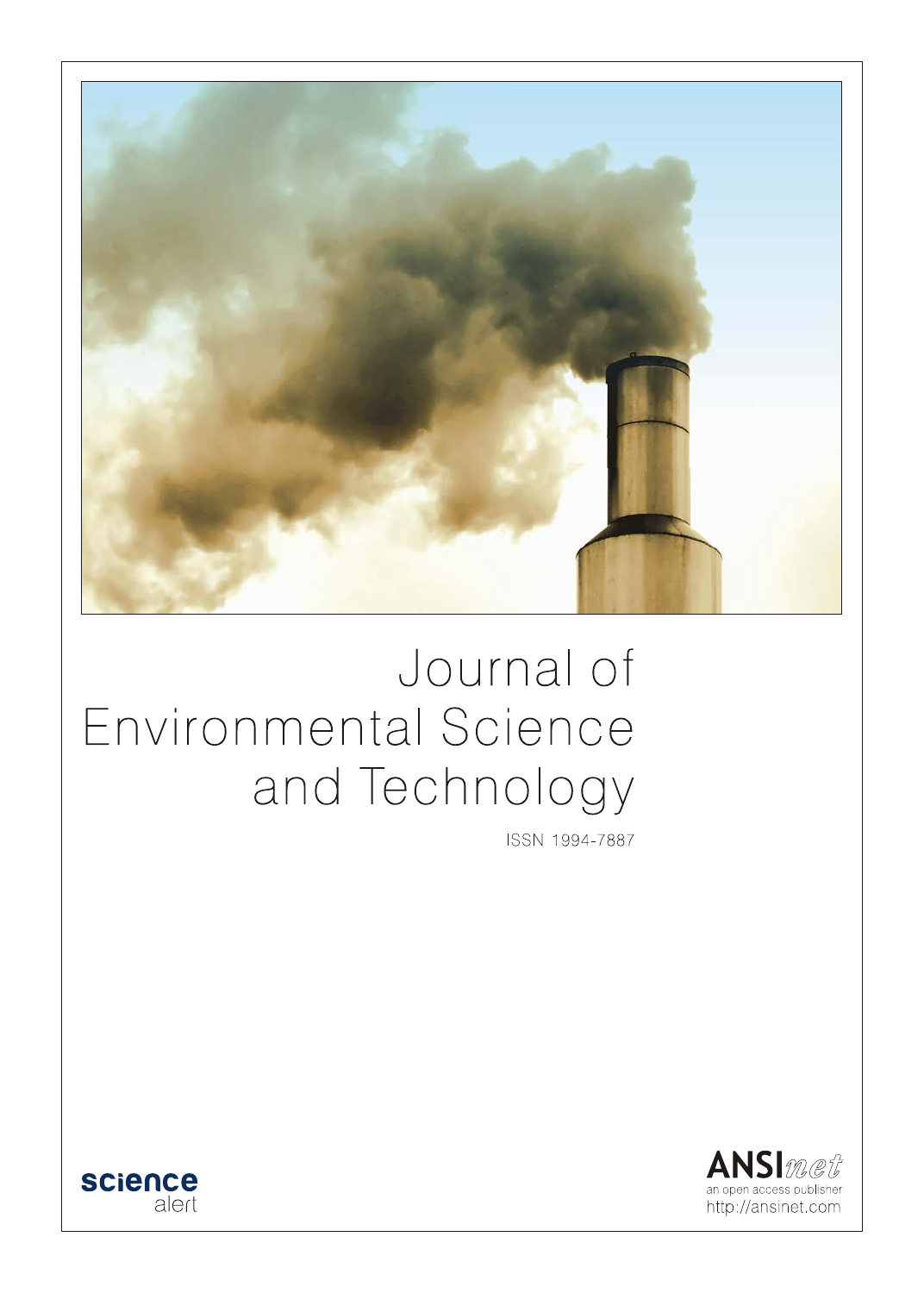ISSN 1994-7887 DOI: 10.3923/jest.2017.206.214



# **Research Article Triangle Graphs Development for Estimating Methane and Nitrous Oxide Gases Emission from the System of Rice Intensification (SRI)**

 $^{\rm 1}$ Nur Aini Iswati Hasanah,  $^{\rm 2}$ Budi Indra Setiawan,  $^{\rm 3}$ Masaru Mizoguchi,  $^{\rm 4}$ Gary Robert Sands,  $^{\rm 2}$ Chusnul Arif and <sup>1</sup>Slamet Widodo

 Department of Mechanical and Biosystem Engineering, Bogor Agricultural University, 16680 Bogor, Indonesia Department of Civil and Environmental Engineering, Bogor Agricultural University, 16680 Bogor, Indonesia  $^3$ Department of Global Agricultural Sciences, The University of Tokyo, 113-8657, Tokyo, Japan Department of Bioproducts and Biosystems Engineering, University of Minnesota, 55108 Saint Paul, USA

# Abstract

Background and Objective: SRI paddy field occasionally experiences aerobic soil conditions that emit complicated greenhouse gases due to biophysical processes. Understanding these emission patterns, as well as the amount, is important to determine the proper mitigation action to take. This study was carried out to produce a simple method to estimate CH<sub>4</sub> and N<sub>2</sub>O using easily measure environmental parameters that might be used to simulate the mitigation of non-CO<sub>2</sub> emissions. Materials and Methods: Two Artificial Neural Network (ANN) models were developed to estimate methane  $(CH_4)$  and nitrous oxide (N<sub>2</sub>O) fluxes based on three selected variables. Based on the models, patterns of CH<sub>4</sub> and N<sub>2</sub>O emissions in SRI paddy fields were presented in the form of a triangle graph that can be used to estimate emissions from the easily measured soil pH, soil moisture and air temperature. A sensitivity test (Spearman's correlation test) was used to statistically analyze data. Results: ANN models were developed to estimate emission fluxes based on three selected variables of soil pH, soil moisture and air temperature that could produce R<sup>2</sup> 0.96 and 0.82 for CH<sub>4</sub> and N<sub>2</sub>O, respectively. CH<sub>4</sub> emission in the SRI paddy field increased with air temperature but decreased when soil moisture decreased, while N<sub>2</sub>O emissions were mostly stable at all times regardless of changes in soil moisture and air temperature. In general, a higher soil pH produced higher  $CH<sub>4</sub>$  and N<sub>2</sub>O emissions. The triangle graph shows that in SRI paddy field with soil pH, soil moisture and air temperature range 4.30-5.30, 0.354-0.524 m $^3$  m $^{-3}$ , 29.0-32.5°C, respectively; it could be a sink or emission of methane until more than 45 mg m $^{-2}$  day $^{-1}$  and be able to emit nitrous oxide to more than 6 μg m<sup>-2</sup> day<sup>-1</sup>. **Conclusion:** SRI paddy field can be emission source of CH<sub>4</sub> and N<sub>2</sub>O. The graphs can be used to identify mitigation action that can be implemented to lower emissions by showing the set-point value of soil moisture. For example, in an air temperature of 29.4°C and soil pH condition of 4.8, to minimize the emission of CH<sub>4</sub> and N<sub>2</sub>O, the soil moisture should be less than 0.418  $\mathrm{m}^3 \mathrm{m}^{-3}$ .

Key words: Artificial neural network, emission estimation graphs, mitigation, soil moisture, system of rice intensification

Received: February 09, 2017 **Accepted: April 24, 2017** Published: June 15, 2017

Citation: Nur Aini Iswati Hasanah, Budi Indra Setiawan, Masaru Mizoguchi, Gary Robert Sands, Chusnul Arif and Slamet Widodo, 2017. Triangle graphs development for estimating methane and nitrous oxide gases emission from the System of Rice Intensification (SRI). J. Environ. Sci. Technol., 10: 206-214.

Corresponding Author: Nur Aini Iswati Hasanah, Department of Mechanical and Biosystem Engineering, Bogor Agricultural University, 16680 Bogor, Indonesia Tel: +622518425583

Copyright: © 2017 Nur Aini Iswati Hasanah et al. This is an open access article distributed under the terms of the creative commons attribution License, which permits unrestricted use, distribution and reproduction in any medium, provided the original author and source are credited.

Competing Interest: The authors have declared that no competing interest exists.

Data Availability: All relevant data are within the paper and its supporting information files.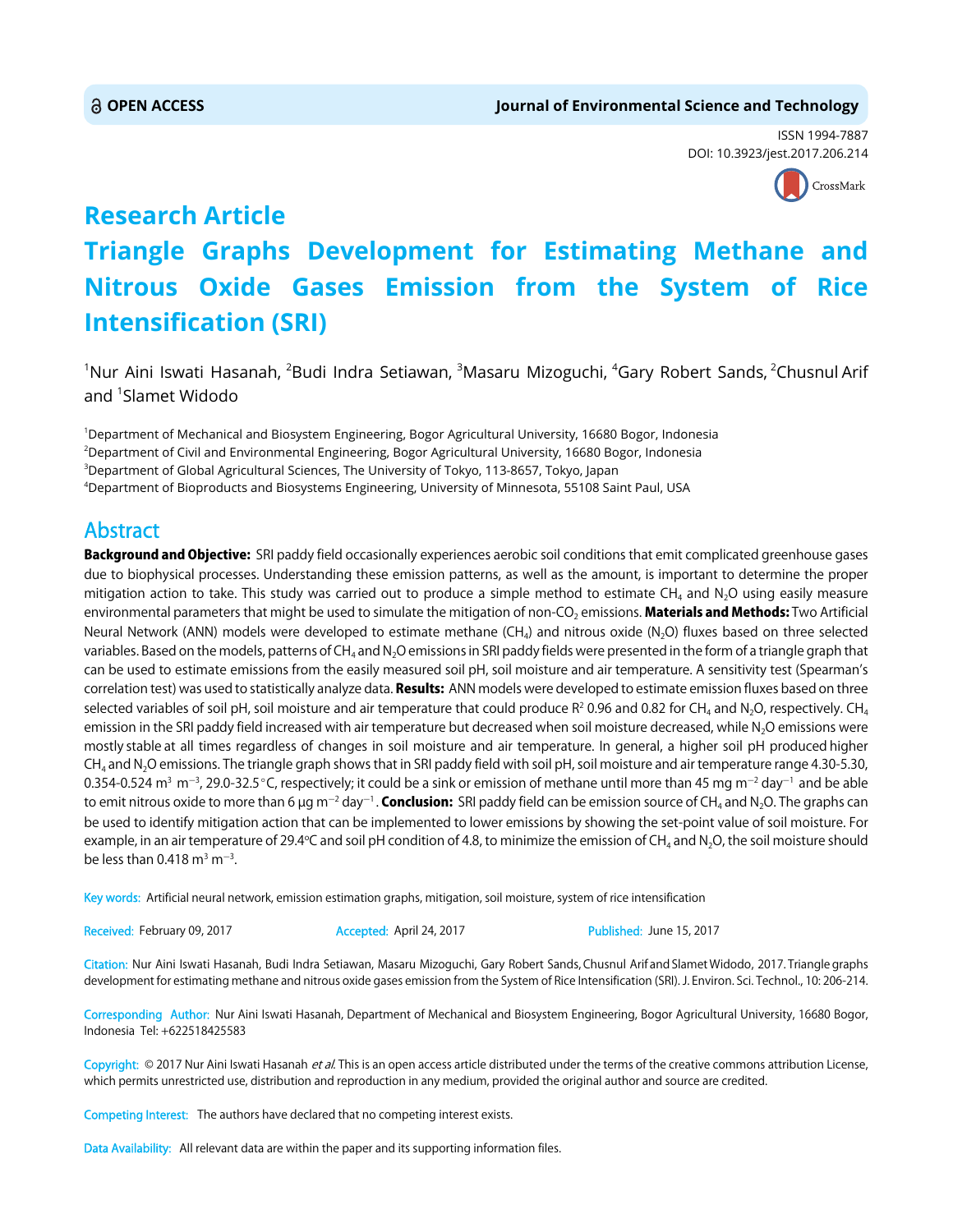# INTRODUCTION

The System of Rice Intensification, or SRI, is a set of alternative agricultural practices to increase rice production by changing the management of plants, soil, water and nutrients. In water management, SRI recommends intermittent irrigation (as opposed to permanent flooding in a conventionally managed production system). This process is carried out to improve soil aeration and root development and activity<sup>1</sup>. The drying period creates aerobic conditions that have the potential to reduce emissions of  $CH<sub>4</sub>$ , which is a potent, non-CO<sub>2</sub> greenhouse gas. While the emission rate is much lower than  $CO<sub>2</sub>$  it has more effect per molecule in a period of 100 years (23 times eq-CO<sub>2</sub>). However, this benefit may be offset by increased nitrous oxide  $(N_2O)$  emission, which has a much higher effect than CH<sub>4</sub> with 296 times eq-CO<sub>2</sub><sup>2</sup>.

 $CH<sub>4</sub>$  and N<sub>2</sub>O are byproducts of microbial survival, which are characterized by a transfer of electrons in the redox reaction<sup>3</sup>. Its emission from a paddy field depends on the source and sink process that is related to soil Eh, which is a major factor controlling the redox processes and showing the aerobic-anaerobic condition of soil. Some studies report that the amount of non-CO<sub>2</sub> emissions from SRI paddy fields are less than half as much in conventional rice production<sup>4</sup>. The average emission of  $CH<sub>4</sub>$  and N<sub>2</sub>O of SRI paddy cultivation in Indonesia is 2.22 ton ha<sup>-15</sup>. The contribution of CH<sub>4</sub> to Global Warming Potential (GWP) is very significant, exceeding 87% compared to a 3% contribution from  $N_2O^6$ . The peak of the emissions of  $CH<sub>4</sub>$  and N<sub>2</sub>O depend on many environmental factors, such as air temperature, soil moisture, soil temperature, EC, soil pH and soil Eh due to their influence on gas production and consumption.

Biogenic CH4 is formed by methanogens under strictly anaerobic conditions where soil Eh <150 mV. In a paddy field under aerobic soil condition where the soil pores are not completely filled with water,  $CH<sub>4</sub>$  is produced likely in saturated soil zones and escapes from the soil to the atmosphere by means of the diffusion process through aerated microsites<sup>7</sup>. Meanwhile, N<sub>2</sub>O is a byproduct from two biological processes, namely nitrification and denitrification. In aerobic soil conditions in which  $O<sub>2</sub>$  concentration is relatively high, nitrification is the main mechanism to produce  $N_2O$ . Mostly,  $N_2O$  is produced through nitrate reduction when the soil moisture moderately reduces, or when the nitrate diffuses into a zone that is less oxidized $^8$ . N<sub>2</sub>O emission begins from light textured soils when Eh >400 mV but <400 mV for heavily textured soils<sup>9</sup>.

 $CH<sub>4</sub>$  and  $N<sub>2</sub>O$  emissions from SRI paddy fields under aerobic condition are indeed very dynamic and simultaneous processes that are difficult to control, like for the sake of mitigation strategies. However, since these processes involve environmental parameters that are easy to measure, it would be possible to find out what the parameters are that play a significant role in the production of emission. This research aimed to examine environmental parameters that contribute to the release of  $CH<sub>4</sub>$  and  $N<sub>2</sub>O$  emission in paddy fields under aerobic conditions with these objectives: (1) To find such parameters and their sensitivities, (2) To come up with CH<sub>4</sub> and N<sub>2</sub>O emission patterns based on the parameters; and (3) To produce a simple method to estimate both emissions that might be used to simulate the mitigation of non- $CO<sub>2</sub>$  emissions.

# MATERIALS AND METHODS

**Experimental site and data collection:** Field experiments were conducted in an experimental site belonging to Bogor Agricultural University, Bogor Regency, West Java Province of Indonesia, located at S  $6°33'$  48.78"; E 106 $°43'38.09"$  with an elevation of 183.4 m above sea level. At this location, there are some plots of paddy fields mainly used for field practices and outdoor experiments. Based on Schmidt-Ferguson Climate Classification<sup>10</sup>, this location belongs to A rainfall type (very wet) with the average annual and monthly rainfall being 4046 and 329.7 mm, respectively. In general, the rainy season occurs from September to February. This experiment was conducted between March 10 and June 20, 2015 within one cultivation period using the SRI method (one young seedling of Ciherang variety with  $30 \times 30$  cm space).

This study used a modeled SRI paddy field in the form of a box made mainly from wood, Fig. 1. This was primarily used to obtain the SRI method. The modeled field was constructed in such a way that the water level could be easily controlled. The box consists of cultivation space having 90 cm length, 60 cm width and 50 cm depth, along with circumference canal that having a water inlet and outlet equipped with solenoid valves and e-Tape water level sensor (Milone Technologies, USA) installed in the canal. A micro-controller was used to detect the water level and subsequently issue commands to each solenoid valve whether to open or close in order to maintain the desired water level in the canal.

In this research, the irrigation water that was used for cultivation, stored in surface irrigation-drainage channel than pass porous media. The porous media has a different conductivity with soil so that water can pass through this media. Water table control is water management that is implemented in this SRI paddy field. The purpose of the system is to control soil moisture in the range that is suitable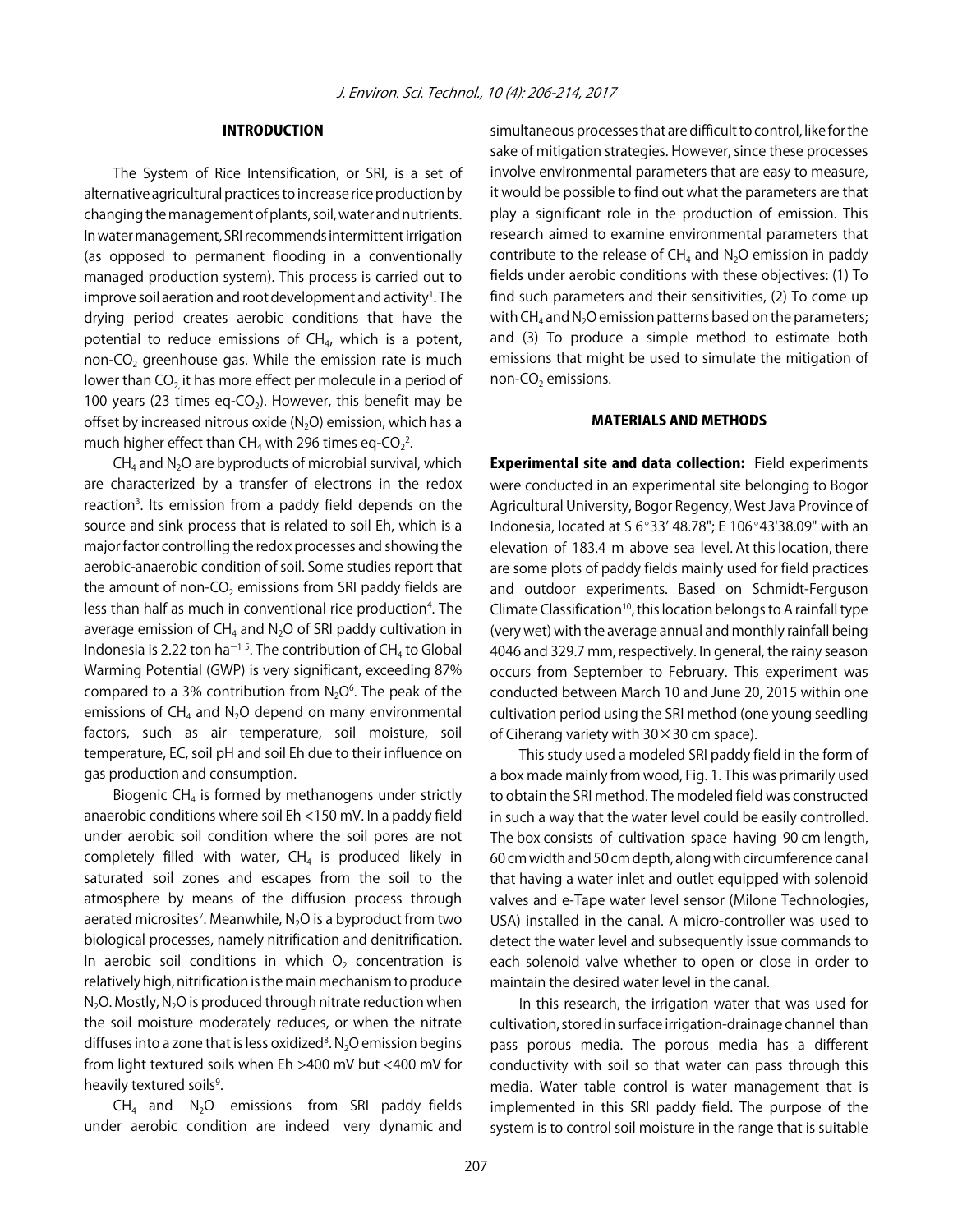

#### J. Environ. Sci. Technol., 10 (4): 206-214, 2017

Fig. 1: Experimental box for paddy cultivation

for plant growth to get a high yield. The water table is then controlled according to the desired set point (0 and  $+2$  cm from soil surface during normal and flooding time, respectively).

A weather monitoring station was installed on-site. Air temperature was measured every 30 min by EHT sensors (Decagon Devices, Inc., USA). Soil moisture, soil temperature and EC were measured using 5-TE sensor (Decagon Devices, Inc., USA) that was placed 5 cm under the soil surface every 30 min. Meanwhile, soil pH (pH 3310 SET 2 incl. SenTix®41, Germany) and soil Eh (WTW SenTix, Germany) were measured every week when gas sampling was conducted.

 $CH<sub>4</sub>$  and N<sub>2</sub>O fluxes were analyzed in the laboratory using two gas samples that were captured each week. The static (closed) chamber method was used for gas sampling. This method is normally used extensively in various ecosystems including paddy fields because of its low cost and simple application.

Gas samples were collected at 0, 10, 20 and 30 min after the chamber top placement and 15 mL of the sample was injected into a gas bottle sample. The CH<sub>4</sub> and  $N_2O$ concentrations of the samples were measured by a Gas Chromatograph (GC). The gas flux was calculated to see the fluctuation of CH<sub>4</sub> and N<sub>2</sub>O concentration, using Eq.  $1^{11}$ :

$$
E = \frac{\delta C}{\delta t} \times h_{ch} \times \frac{mW}{mV} \times \frac{273.2}{273.2 + T}
$$
 (1)

#### Where:

E =  $CH_4$  or N<sub>2</sub>O flux (mg m<sup>-2</sup> min<sup>-1</sup>)

- $\delta C$  = The difference concentration between t<sub>0</sub> and t<sub>c</sub> (ppm)
- $\delta t$  = The time interval (minutes)
- $h_{ch}$  = Height of the chamber (m),

 $mW =$  Molecular weight (g)

 $mV =$  Mole volume (22.41 L)

 $T =$  Sampling temperature ( $°C$ )

The physical properties of textures, porosity, densities, permeability, as well as water retention, were obtained through laboratory analysis. The soil texture is silty clay loam (8% sand, 62% silt and 30% clay) with bulk density 0.90 g  $cc^{-1}$ and particle density 2.35 g  $cc^{-1}$ . Soil moistures at Field Capacity (FC) and Permanent Wilting Point (PWP) were 45.1 and 27.7%, respectively. The Water Retention Curve (WRC) conformed to the Van Genuchten model with a coefficient correlation (R2 ) near unity, whereas the saturated soil moisture was 59.19%, the residual water content was 20.0%, the Air-Entry Value (AEV) was 98.1 cm  $H_2O$  and the n and m parameters were 1.3 and 0.2, respectively.

**Statistical analysis:** A sensitivity test (Spearman's correlation test) was used as statistical analysis to analyze data from six parameters (soil pH, soil Eh, air temperature, soil moisture, soil temperature and EC). It was conducted by using the Analyse-it add-in for Microsoft Excel Professional Plus 2013 (Microsoft, USA) to find out the most sensitive factors for  $CH_4$  and  $N_2O$ gases emissions from the SRI paddy field.

Spearman's correlation coefficient  $(r<sub>s</sub>)$  can satisfactorily show if there is any relationship between variables<sup>12</sup>. The best three parameters that have higher  $r_s$  were used as input parameters in the estimation model.

**Emission estimation model:** Two ANN models were developed with the multi-layer network to estimate  $CH<sub>4</sub>$  and N<sub>2</sub>O gas emission, separately. Each ANN model consisted of three layers: input layer (three input nodes), hidden layer (three hidden nodes with 1 bias) and output layer (one output node). The learning method used for this ANN model is back propagation. A sigmoid function was selected as the activation.

Weekly fluctuations of input parameters and greenhouse gas emissions could be determined by plotting the average value in gas sampling time. The general relationship between each input parameter and gas emission were analyzed by making a trend line of scattered graphs. The strange trend data were ignored and not used as inputs in the estimation model.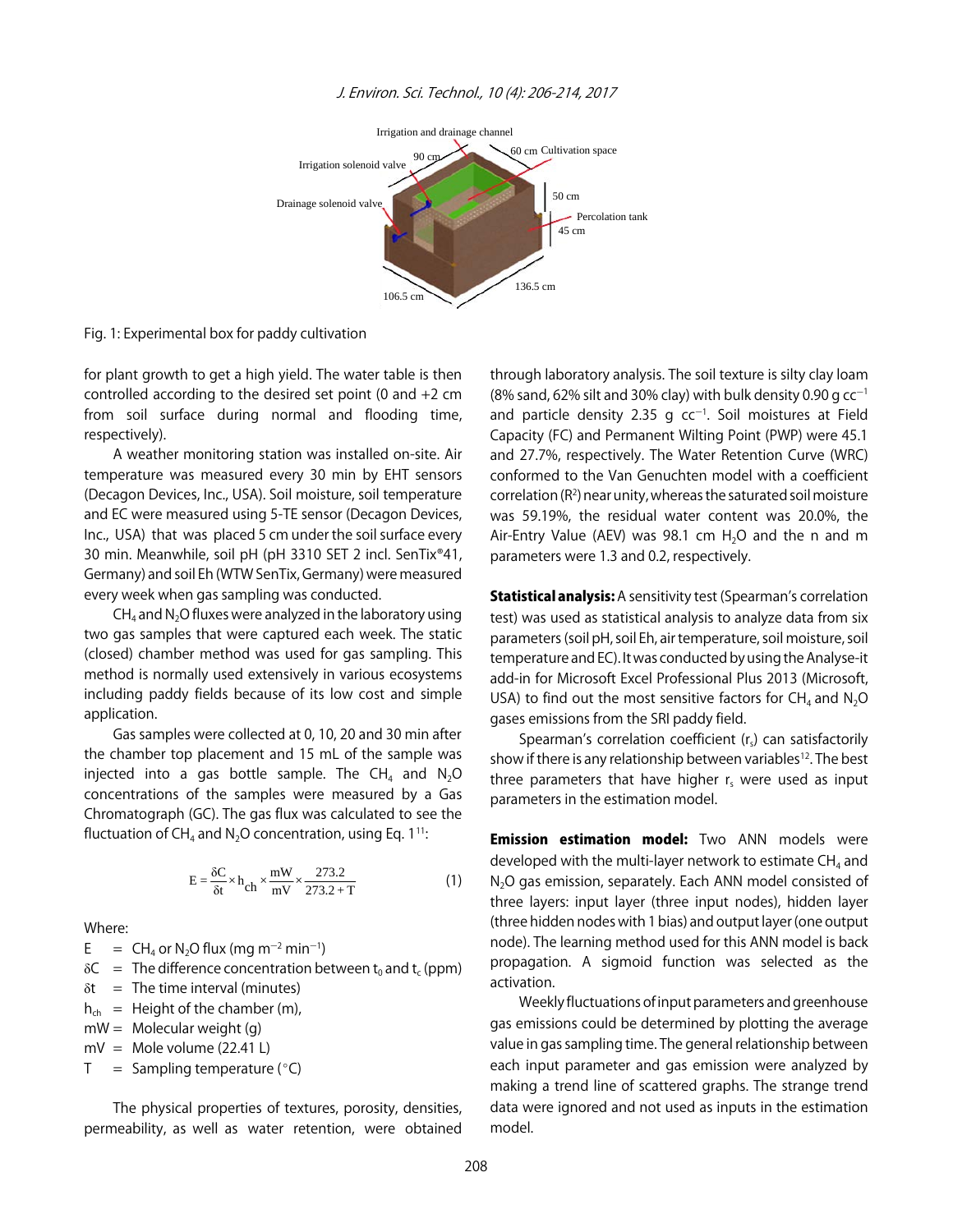The comparison between  $CH_4$  or  $N_2O$  fluxes were observed and estimated values conducted for evaluating the ANN model. The indicators for evaluation used are RMSE and coefficient of determination  $(R^2)$ .

**Simple method for emission calculation:** A simple method was proposed to easily calculate  $CH<sub>4</sub>$  and N<sub>2</sub>O emission in the SRI paddy field. In the proposed new method, emission graphs built using modified ternary-contour diagram in Origin 2017 (OriginLab, USA) were used. The triangle shows  $CH_4$  and  $N_2O$ emission contour in various environmental conditions in the form of a two-dimensional plot. Each of the three axes represents crucial environmental parameter values that are pre-determined using a sensitivity test.

The emissions data that are capable of representing variations in environmental conditions are needed to create a good contour in the CH<sub>4</sub> and N<sub>2</sub>O emission graphs. Since actual measured data were not able to represent the whole variety of environmental conditions, generated simulation data under previous ANN models were needed.

The use of the triangular emission graphs can serve to quickly represent certain phenomena, such as emitted or sink of  $CH_4$  and N<sub>2</sub>O from the SRI paddy field. It was good to determine the mitigation action, by changing the value of an environmental parameter.

#### **RESULTS**

#### Sensitivity analysis of input parameter estimation models:

 $CH<sub>4</sub>$  and N<sub>2</sub>O fluxes in a paddy field are related to some biophysics parameters. Some are more sensitive than others in forming  $CH_4$  and  $N_2O$ . The selection of input parameter is very crucial. In the model development, input parameters' sensitivity can be related to the predicting result and model typology $13$ .

The result of sensitivity analysis tests in several input parameters are shown in Table 1. The correlation coefficient  $(r<sub>s</sub>)$  varies. If the  $r<sub>s</sub>$  is a positive value, the CH<sub>4</sub> and N<sub>2</sub>O fluxes will tend to increase while the input parameter also increases. Inversely, if r<sub>s</sub> is a negative value, the CH<sub>4</sub> and N<sub>2</sub>O fluxes will tend to increase while the input parameter decreases.

The result shows that  $CH<sub>4</sub>$  and N<sub>2</sub>O fluxes in SRI paddy field are related to all input parameters because  $r \neq 0$ . The higher the  $r<sub>s</sub>$  in sensitivity analysis is, the more influential the parameter is Gajev *et al*.<sup>14</sup>. Based on the sensitivity analysis result, air temperature, soil moisture and soil pH are the most influential to  $CH_4$  and N<sub>2</sub>O flux. Other parameters were less influential or uninfluential and could be neglected as input parameters of the estimation model.

Table 1: Sensitivity analysis result of input parameters in estimation model

| Parameters                 | r,                    |                       |
|----------------------------|-----------------------|-----------------------|
|                            | CH,                   | N <sub>2</sub> O      |
| Soil moisture ( $m3 m-3$ ) | 0.104 <sup>3</sup>    | $-0.250$ <sup>1</sup> |
| Soil temperature (°C)      | $-0.0465$             | 0.181 <sup>3</sup>    |
| $EC$ (dS m <sup>-1</sup> ) | 0.0784                | 0.0734                |
| Air temperature $(°C)$     | 0.1872                | 0.0335                |
| Soil pH                    | 0.250 <sup>1</sup>    | $-0.1712$             |
| Soil Eh (mV)               | $-0.030$ <sup>6</sup> | 0.052 <sup>6</sup>    |

 $*$ r, value is the correlation coefficient, number index in r, value showed the rank of sensitivity

#### ANN estimation models of methane and nitrous oxide gas

emission: The average daily air temperature during cultivation season at sites is 27.3 $\degree$ C, while in gas sampling, it ranged from 29-33.8 $\degree$ C with an average of 31.8 $\degree$ C. The ripening phase and heavy precipitation had effects on soil moisture. A water table that is properly controlled in this paddy field makes soil moisture conditions suitable for crop growth, which ranged from 0.278-0.524 m<sup>3</sup> m<sup>-3</sup> in gas sampling. Meanwhile, the average soil pH in this study is 4.9 with a range value from 4.1-5.6. All of the environmental biophysical conditions resulted in fluctuations in  $CH_4$  and  $N_2O$  fluxes emissions. The emission and sinks of methane occur during the growing season, with maximum 422.4 sink and 590.9 mg m<sup>-2</sup> day<sup>-1</sup> emit. In the meantime,  $N_2O$  sink did not occur at all with average emissions at 3.4  $\mu$ g m<sup>-2</sup> day<sup>-1</sup>. Detailed weekly fluctuations of these parameters are shown in Fig. 2.

The general relationship between the air temperature, soil moisture and soil pH to the  $CH<sub>4</sub>$  and N<sub>2</sub>O flux are shown in Fig. 3. All of those relationships were non-linear relations. This result shows that the ANN model, rather than having the capability to capture the non-linearity of a system, can be a solution to making a model of  $CH_4$  and  $N_2O$  flux emission in a SRI paddy field.

The soil Eh data fluctuated during crop season. After it was corrected with pH, it ranged from 237.7-699.0 mV with an average of 480.5 mV. However, it never had a negative value because the Eh measurement and gas sampling were not conducted at the time of flooding; this field also uses intermittent irrigation with very short flooding time. Most of the soil data showed values of more than 300 mV, which is categorized in aerated (oxid) conditions, except in week 12 and 13. Therefore, the data in those weeks were not used as input in ANN models.

Environmental conditions in 0 week after transplantation were not yet stable (seen from the different soil moistures), which resulted in the data for that week being ignored and not used as input model.  $CH<sub>4</sub>$  flux values that were very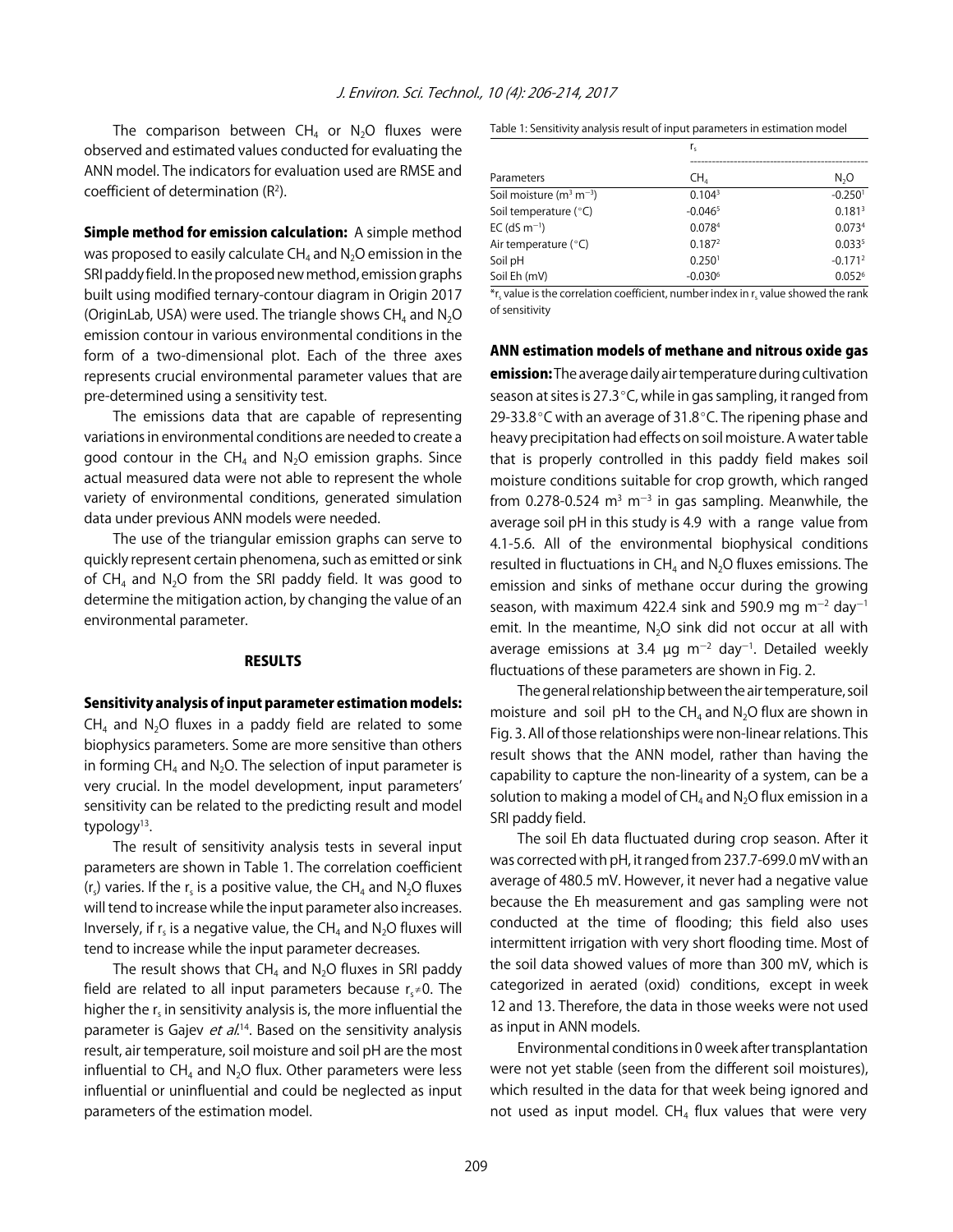

Fig. 2: Value of (a) Air temperature, (b) Soil moisture, (c) Soil pH (d)  $CH_4$  and (e) N<sub>2</sub>O flux

different suddenly occurred in 6, 9 and 11 weeks after transplantation. Data from those weeks were also discharged as inputs in the CH<sub>4</sub> ANN model. The neglected data from 1 and 2 weeks after transplantation were performed at the N<sub>2</sub>O estimation ANN model due to sudden high fluctuation. Under and over measure emissions could have happened because of the effects of turbulence and pressure disturbances in the chamber and also leakages in the chamber or bottle sample, leading to contamination from ambient air and error in GC analysis which is as a result of the injection system<sup>15-17</sup>.



Fig. 3: Relationship between  $CH_4$  and N<sub>2</sub>O flux in aerobic paddy field with (a) Air temperature (b) Soil moisture and (c) Soil pH

Two ANN models were developed for estimating CH<sub>4</sub> and  $N<sub>2</sub>O$  gas emissions from crucial environmental parameter data in SRI paddy cultivation during various conditions. The ANN models each have three input nodes (input parameters that passed a sensitivity analysis test) and one output node  $(CH_4$  and N<sub>2</sub>O flux, separately). During the training process, the weight is adjusted in order to make the actual outputs (prediction) close to the target (measured data) output during the iterations to minimize the error of estimation. As a result, the RMSE values of the ANN models were 0.40 and 0.19.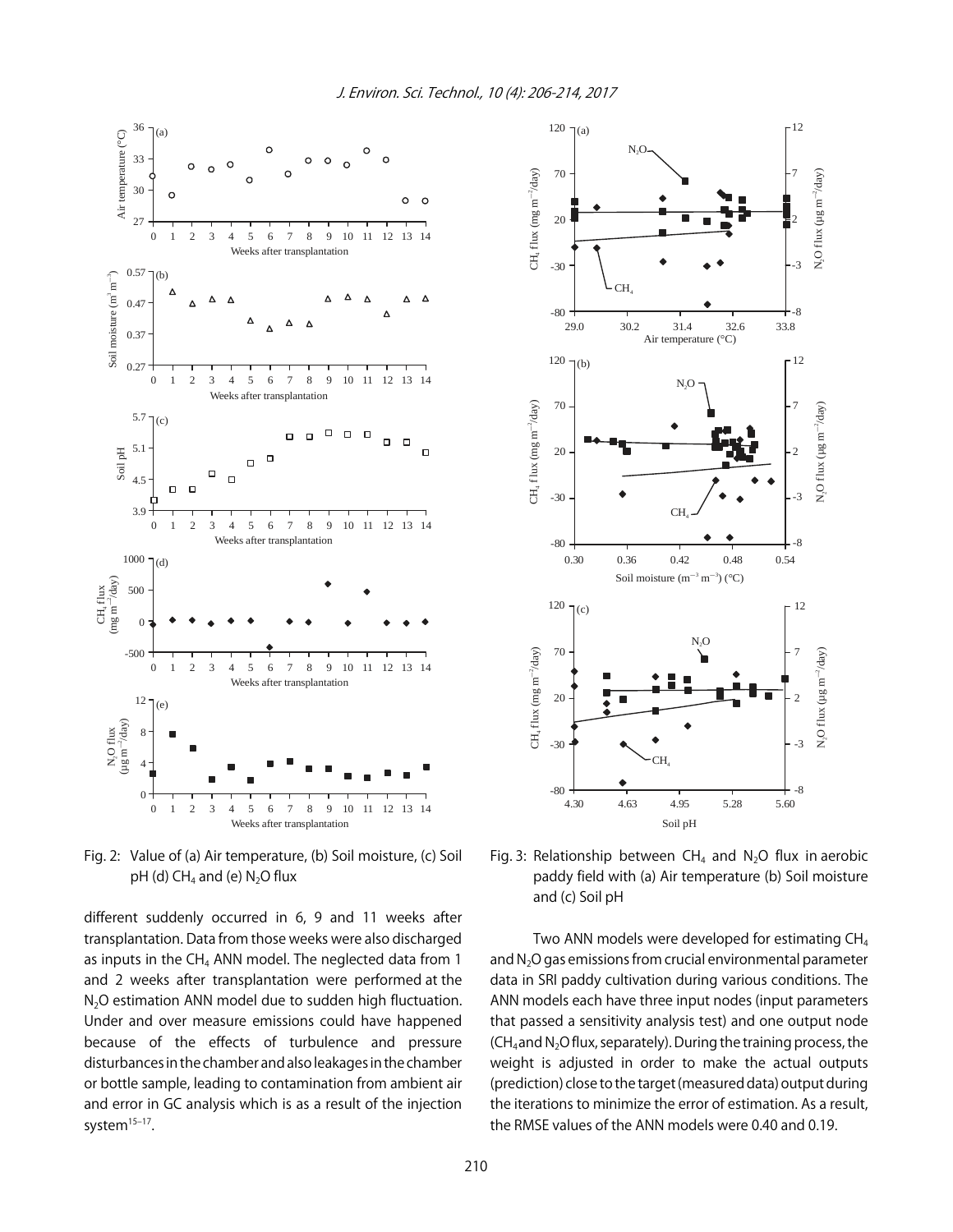

Fig. 4: ANN model and validation curve of (a)  $CH<sub>4</sub>$  and (b)  $N<sub>2</sub>O$ emission

Moreover, the coefficient determination( $R<sup>2</sup>$ ) values were 0.96 and 0.82 for CH<sub>4</sub> and N<sub>2</sub>O, respectively, as shown in Fig. 4. That result showed that this model could be accepted as a suggested method to estimate  $CH_4$  and  $N_2O$  fluxes in a SRI paddy field with only three parameters in the input layer.

# Quick emission estimation using develop triangle graph:

ANN models were used in this study to simulate non-CO<sub>2</sub> greenhouse gas emissions in various environmental conditions. The generated emissions data were then used as inputs in contour mapping in the estimation graph making, as well as in the estimation graphs shown in Fig. 5.

The graphs correlate three independent input parameters to provide easy readable  $CH<sub>4</sub>$  and N<sub>2</sub>O gas emission estimation, reading instructions shown in Fig. 6. These graphs clearly show the characteristics of greenhouse gas emissions in various environmental conditions in a SRI paddy field.



Fig. 5(a-b): Triangle estimation graph of (a)  $CH<sub>4</sub>$  and (b)  $N<sub>2</sub>O$ flux



Soil  $pH = 4.8$ Air moisture set-point =  $0.418 \text{ m}^3 \text{ m}^{-3}$ Mitigation: Reduce soil moisture =  $0.418 \text{ m}^3 \text{ m}^{-3}$ 

Fig. 6: Reading instruction and mitigation strategy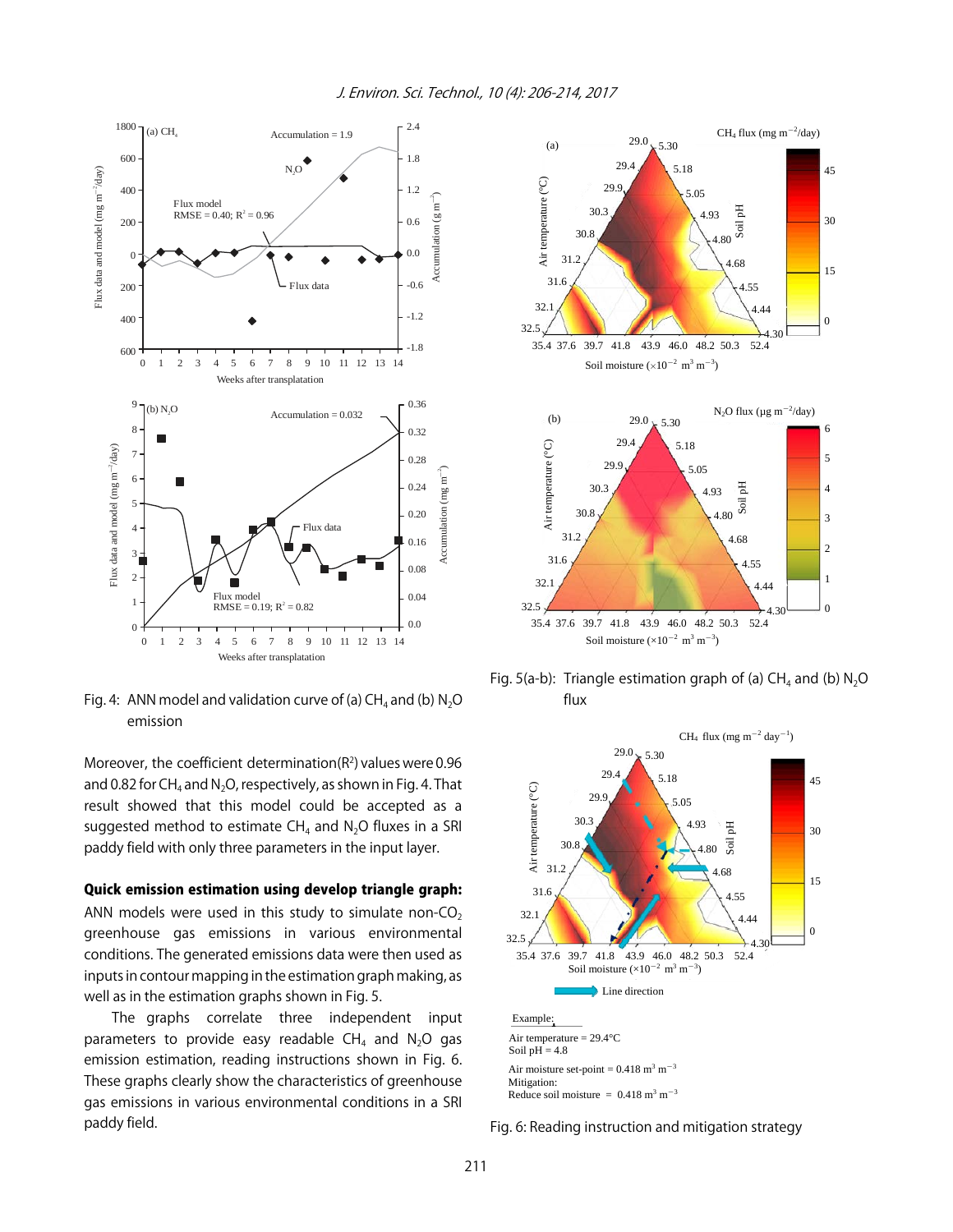# **DISCUSSION**

Air temperature, soil moisture and soil pH are founded as the most influential to  $CH_4$  and  $N_2O$  flux. The findings result agree in general with most previous studies. Both of  $CH<sub>4</sub>$  and N<sub>2</sub>O fluxes tended to increase at higher air temperature<sup>18-19</sup>. In wet soil (high soil moisture), the oxygen diffusion rates are low. This condition triggers the oxidation of  $CH<sub>4</sub>$  because the availability of oxygen is the major factor limiting methanotroph, which results in higher methane emission by reason of high un-oxidized methane. Less  $CH<sub>4</sub>$  occurred in lower pH because more methanogens (that produce methane) started to appear when pH increased. Aerobic methane oxidation, MO, requires both oxygen and methane. N<sub>2</sub>O emission is different, as it will decrease at that condition due to the decrease in nitrification rates<sup>20</sup>. It will be higher at lower pH because the nitrate accumulation was higher<sup>21</sup> but it could be different in acid conditions because an inhibition of nitrite production could happen<sup>22</sup>.

The estimation graphs were made to easily know the character of emissions in various environmental conditions. To make the contours of the emissions in graphs,  $CH<sub>4</sub>$  and  $N<sub>2</sub>O$ emission data in various environmental conditions were needed. In terms of that, several observations from the field were required to collect such data. It should be noted that CH<sub>4</sub> and  $N<sub>2</sub>O$  flux observations from the field were not easily conducted. It requires high cost, time and trained human resources<sup>23</sup>. An easy way of knowing the actual CH<sub>4</sub> and N<sub>2</sub>O fluxes to indicate gas emission was highly needed.

In this study, a greenhouse gas emission estimation model was built based on SRI paddy field experimental data in aerobic conditions. The ANN models in this study used three input nodes (air temperature, soil moisture and soil pH) and one output node (CH<sub>4</sub> and N<sub>2</sub>O flux, separately). The coefficient determination (R<sup>2</sup>) values were 0.96 and 0.82 for CH<sub>4</sub> and N<sub>2</sub>O respectively, while in another study, a greenhouse gas emission estimation model was also built based on paddy field experimental data in aerobic and anaerobic conditions using different parameter inputs. ANN models achieved reasonable predictive power, producing  $R^2$  of 0.72 and 0.70 for CH<sub>4</sub> and N<sub>2</sub>O, respectively in Setiawan *et al.*<sup>6</sup> using soil moisture, air temperature and soil pH input. Higher  $R<sup>2</sup>$  levels from a greenhouse gas prediction ANN model found in Arif et al.<sup>23</sup> are 0.93 and 0.73 for CH<sub>4</sub> and N<sub>2</sub>O, using soil moisture, soil temperature and EC inputs.

The CH<sub>4</sub> emission from the SRI paddy field based on this study generally increased when the air temperature increased, which is the same as with Jugold  $et$   $al.^{24}$ . However, it should be noted that in higher air temperature, the soil moisture decreased. This leads to the increase of oxygen availability in the soil, thus allowing it to oxidize and sink more methane, as mentioned before. The higher emissions occur in higher pH. Benstead and King<sup>25</sup> showed that methane uptake by methanotroph occurred over a wide pH range (3.5-7.5); however, methanogen is more sensitive. Increasing pH will increase fermentative activity and generally the availability of acetate (and presumably  $H_2$ ); furthermore this increase in methanogenic substrates is likely partially responsible for the increase in  $CH_4$  production at higher pH $^{19,26}$ .

N<sub>2</sub>O emission decreases at lower pH; the same condition appears in Mosier  $et$  al.<sup>22</sup>. As previously mentioned, nitrification (NO to  $N_2O$ ) mostly controls the  $N_2O$  emission in oxid conditions<sup>8</sup>. NO was produced through the chemical decomposition of nitrite, which in turn was a product of biological nitrification. Although NO formation is likely due to the chemical decomposition of nitrite at low pH, nitrite is produced in large part by biological processes; as such, an inhibition of nitrite production could happen<sup>22</sup>. The  $N_2O$ emission is not big, as founded at Meijide  $et$   $al^{27}$ . It occurs almost in all soil moisture and air temperature conditions. The emission decreases when air temperature increases due to the decrease in nitrates rates, it was the same with conditions of Benoit et al.<sup>18</sup>.

The CH<sub>4</sub> and N<sub>2</sub>O flux estimation graphs were helpful in knowing the amount of non-CO<sub>2</sub> greenhouse gases that occur from a SRI paddy field in quick time. It can be used to identify mitigation action that can be implemented to lower emissions. Based on the non-CO<sub>2</sub> gas emission pattern in the SRI paddy field, maintaining soil moisture will be a great way to mitigate greenhouse gas emission. Soil moisture is easier to control than air temperature and soil pH. For example, in an air temperature of 29.4 $\degree$ C and soil pH condition of 4.8, to minimize the emission of  $CH<sub>4</sub>$  and N<sub>2</sub>O, the soil moisture should be less than 0.418 (Fig. 6).

However, maintaining soil moisture in crop production only in the range between FC and PWP is a way to lower greenhouse gas emission without interfering with plant growth. Deciding the best soil moisture set-point in cultivation for mitigating greenhouse gas emission also needs be based on the kind of crop that is cultivated by the farmer. The impact of it on the crop yield needs to be considered.

It was clear that the SRI method in paddy cultivation can reduce  $CH<sub>4</sub>$  emission and emit small amounts of N<sub>2</sub>O emission. Nevertheless, we noticed from this cultivation that controlling the water level in SRI to get good soil moisture also has a potential to reduce the non- $CO<sub>2</sub>$  greenhouse gases while still giving a good yield, as seen in Table 2. The average paddy height, total and productive tiller numbers are 132 cm, 72 and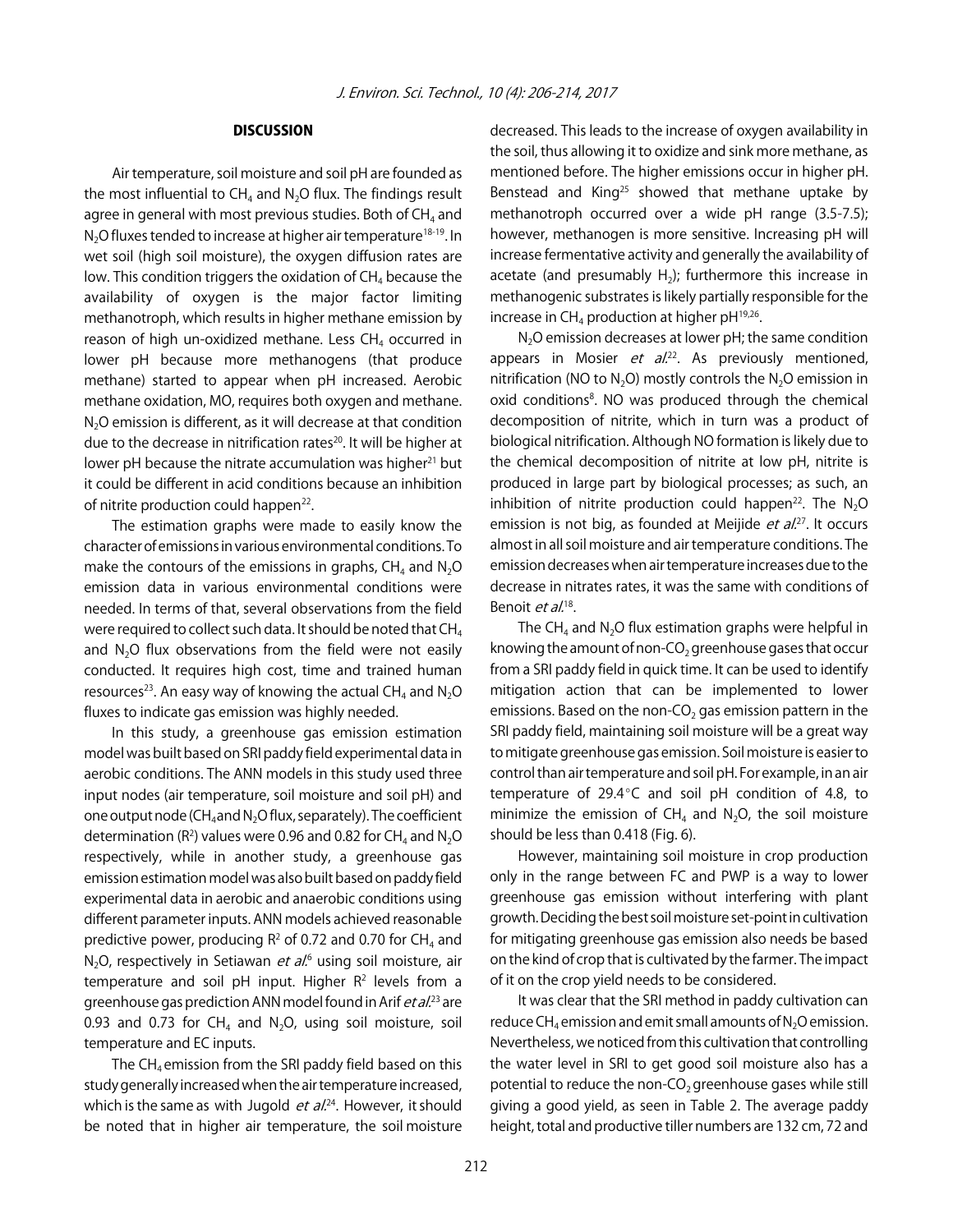Table 2: Resume of GHG emission during ideal SRI paddy cultivation

| Items                                                        | Value   |
|--------------------------------------------------------------|---------|
| Yields (kg $m^{-2}$ )                                        | 1.64    |
| Straws (kg $m^{-2}$ )                                        | 3.70    |
| Roots (kg $m^{-2}$ )                                         | 6.09    |
| Biomass (kg m <sup>-2</sup> )                                | 11.44   |
| Carbon (kg $m^{-2}$ )                                        | 5.94    |
| $CH4$ (kg-CO <sub>2</sub> m <sup>-2</sup> )                  | 0.04    |
| $N2O$ (kg-CO <sub>2</sub> m <sup>-2</sup> )                  | 0.00001 |
| GHG Emission-non $CO2$ (kg-CO <sub>2</sub> m <sup>-2</sup> ) | 0.04    |
| Emission factor (kg-CO <sub>2</sub> kg <sup>-1</sup> yields) | 0.03    |

47 tillers, respectively in harvesting time with 1.64 kg  $m^{-2}$ yields. The aerobic condition during the cultivation is able to make the GHG emission only 0.04 kg-CO $_2$  m $^{\rm -2}.$ 

In real paddy fields, it is not easy to apply the SRI elements, particularly in water management $^{28}$ . That is the reason why the emission factor that is reported from real fields in Indonesia (0.295-0.343) is much higher than this study  $(0.03)^5$ . It was indicated that better water management in a SRI paddy field will not only influence the efficiency of water use but will also lower the global warming potential. Thus, management of soil moisture in a SRI paddy field based on the estimation graph presented will lower the emission factor from the SRI cultivation practice.

## **CONCLUSION**

From the modeled paddy field experiment, it found that a SRI paddy field has the potential to emit  $CH<sub>4</sub>$  and  $N<sub>2</sub>O$ ; it was also found that some environmental parameters (air temperature, soil moisture and soil pH) are influential to this emission. The  $CH_4$  emission tended to increase when the air temperature increased and soil moisture decreased and generally at higher pH. The N<sub>2</sub>O emission occurs almost in all soil moisture and air temperature conditions but decreases at lower pH. The  $CH_4$  and N<sub>2</sub>O emissions in a SRI paddy field can be estimated accurately using triangle graph that developed by using generated data from ANN model. The simple triangle graphs can be used to easily estimate soil moisture set-point which is expected to lower emissions. From the emission graphs, we conclude that soil moisture control is the best way to mitigate greenhouse gas emissions.

#### SIGNIFICANCE STATEMENTS

This study discovers the possible easy calculation of  $CH<sub>4</sub>$ and  $N<sub>2</sub>O$  fluxes emission in the SRI paddy field using triangle graphs that can be beneficial for making mitigation action. It will help the researcher to uncover the critical areas of non-CO<sub>2</sub> emission pattern from SRI paddy field that many researchers were not able to explore. This work emphasized on a new theory of  $CH<sub>4</sub>$  and N<sub>2</sub>O source and sink process from SRI paddy field that mostly having aerobic condition.

# ACKNOWLEDGMENTS

This work was supported by grant numbers 081/SP2H/PL/Dit.Litabmas/VI/2014, 157/SP2H/ PL/Dit. Litabmas/II/2015 and 180/SP2H/PL/Dit.Litabmas/II/2016 under PMDSU research project "Automation of Irrigation and Drainage to Improve the Productivity of Land and Water and Reduce Greenhouse Gas Emissions Factor" from the Ministry of Research, Technology and Higher Education, Indonesia. Paperwork was supported by the same ministry, especially by Directorate General of Resources for Science, Technology and Higher Education through PKPI scholarship. We greatly appreciate the warm reception from Department of Bioproducts and Biosystems Engineering, University of Minnesota and Department of Global Agricultural Sciences, The University of Tokyo during paperwork activity. I would additionally like to thank Prof. K. Noborio (Meiji University) for his scientific advice and discussion about greenhouse gases emission from agricultural soil.

#### **REFERENCES**

- 1. Uphoff, N., A. Kassam and A. Thakur, 2013. Challenges of increasing water saving and water productivity in the rice sector: Introduction to the system of rice intensification (SRI) and this issue. Taiwan Water Conserv., 61: 1-13.
- 2. Ramaswamy, V., O. Boucher, J. Haigh, D. Hauglustaine and J. Haywood et al., 2001. Radiative Forcing of Climate Change. In: Climate Change 2001: The Scientific Basis, Joos, F. and J. Srinivasan (Eds.). Cambridge University Press, Cambridge, UK., pp: 349-416.
- 3. Li, C.S., 2007. Quantifying greenhouse gas emissions from soils: Scientific basis and modeling approach. Soil Sci. Plant Nutr., 53: 344-352.
- 4. Gathorne-Hardy, A., D.N. Reddy, M. Venkatanarayana and B. Harriss-White, 2013. A Life Cycle Assessment (LCA) of greenhouse gas emissions from Sri and flooded rice production in SE India. Taiwan Water Conserv., 61: 110-125.
- 5. Setiawan, B.I., A. Imansyah, C. Arif, T. Watanabe, M. Mizoguchi and H. Kato, 2014. SRI paddy growth and GHG emissions at various groundwater levels. Irrigation Drainage, 63: 612-620.
- 6. Setiawan, B.I., A. Irmansyah, C. Arif, T. Watanabe, M. Mizoguchi and H. Kato, 2013. Effects of groundwater level on  $CH<sub>4</sub>$  and N<sub>2</sub>O emissions under SRI paddy management in Indonesia. Taiwan Water Conserv., 61: 135-146.